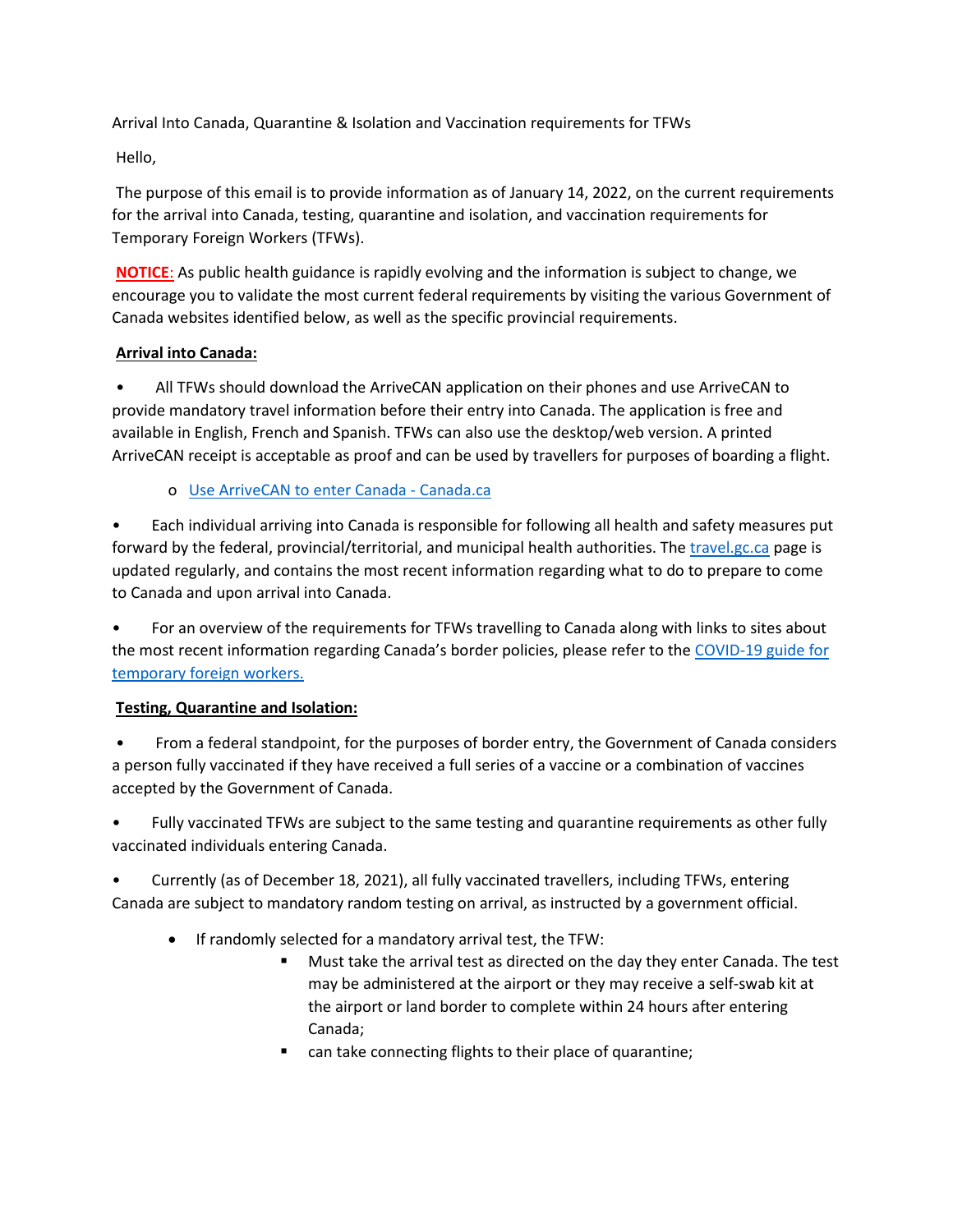- All TFWs who have been in a country other than Canada or the United States must quarantine in a suitable place while they await the arrival test result; and
- **nay leave quarantine when they get a negative arrival test result. If the test** result is positive, OR they develop symptoms, TFWs must isolate immediately for 10 days beginning on the date on the test result.
- o Refer t[o travel.gc.ca](http://travel.gc.ca/) for more details.
- Testing capacity continues to increase to support arrival testing at Canadian ports of entry. Until further notice, mandatory random testing for fully vaccinated TFWs will continue through a combination of testing at airports and take-home self-swab kits distributed at the border.
	- $\circ$  TFWs who are selected to receive a self-swab kit will be instructed to take their test under video supervision with the test provider at their place of quarantine.
	- o All travellers arriving in Canada by air, including TFWs, are strongly encouraged to pre-register with the federal testing provider (e.g. Switch Health, Dynacare etc.) that will do the testing at their airport of arrival. To pre-register with a test provider, go to [travel.gc.ca.](http://travel.gc.ca/)

• The testing and quarantine requirements for **unvaccinated** TFWs entering Canada have not changed and for additional details regarding unvaccinated travellers without symptoms of COVID-19 arriving in Canada by land, air or water please refer to [Canada.ca](https://www.canada.ca/en/public-health/services/publications/diseases-conditions/2019-novel-coronavirus-information-sheet.html) for more details.

• There are currently no changes to the criteria of a suitable place of quarantine and employers of TFWs should plan quarantine and isolation of TFWs accordingly. For additional information on suitable quarantine plan criteria, please visit travel.gc.ca at [https://travel.gc.ca/travel-covid/travel](https://travel.gc.ca/travel-covid/travel-restrictions/isolation)[restrictions/isolation](https://travel.gc.ca/travel-covid/travel-restrictions/isolation) an[d https://travel.gc.ca/travel-covid/travel-restrictions/isolation/quarantine-start.](https://travel.gc.ca/travel-covid/travel-restrictions/isolation/quarantine-start) Provincial and local public health authorities may also have additional requirements that continue to apply in addition to federal border measures.

• In the event of an outbreak of the Covid-19 virus, employers who provide accommodations and have TFWs onsite will be asked to immediately advise Service Canada. Employers can inform Service Canada by sending an email message to:

[ESDC.ISB.QUARANTINEQUARANTAINE.DGSI.EDSC@servicecanada.gc.ca](mailto:ESDC.ISB.QUARANTINEQUARANTAINE.DGSI.EDSC@servicecanada.gc.ca)

• General information on quarantine and isolation measures and best practices is available for [Fully](https://www.canada.ca/en/public-health/services/publications/diseases-conditions/covid-19-arrival-testing-fully-vaccinated-travellers-from-country-other-united-states-canada.html)  [vaccinated TFWs arriving in Canada,](https://www.canada.ca/en/public-health/services/publications/diseases-conditions/covid-19-arrival-testing-fully-vaccinated-travellers-from-country-other-united-states-canada.html) [Unvaccinated TFWs arriving in Canada](https://www.canada.ca/en/public-health/services/publications/diseases-conditions/2019-novel-coronavirus-information-sheet.html) [and Symptomatic TFWs](https://www.canada.ca/en/public-health/services/publications/diseases-conditions/travellers-with-symptoms-return-canada.html)  [arriving in Canada.](https://www.canada.ca/en/public-health/services/publications/diseases-conditions/travellers-with-symptoms-return-canada.html)

• The Government of Canada has also recently announced funding for COVID-19 Safe Voluntary Isolation Sites in [British Columbia](https://www.canada.ca/en/public-health/news/2021/11/government-of-canada-announces-funding-for-covid-19-safe-voluntary-isolation-sites-in-british-columbia.html) an[d Manitoba.](https://www.canada.ca/en/public-health/news/2021/12/government-of-canada-announces-funding-for-covid-19-safe-voluntary-isolation-sites-in-manitoba.html) The Safe Voluntary Isolation Sites Program directly supports cities, municipalities and health regions that are at-risk of COVID-19 community transmission. Sites selected under the Program provide an accessible location where people can safely self-isolate for the required period. Local public health officials determine eligible people who may be offered the option to transfer to the isolation site on a voluntary basis to keep them and their household contacts safe during an outbreak in their community.